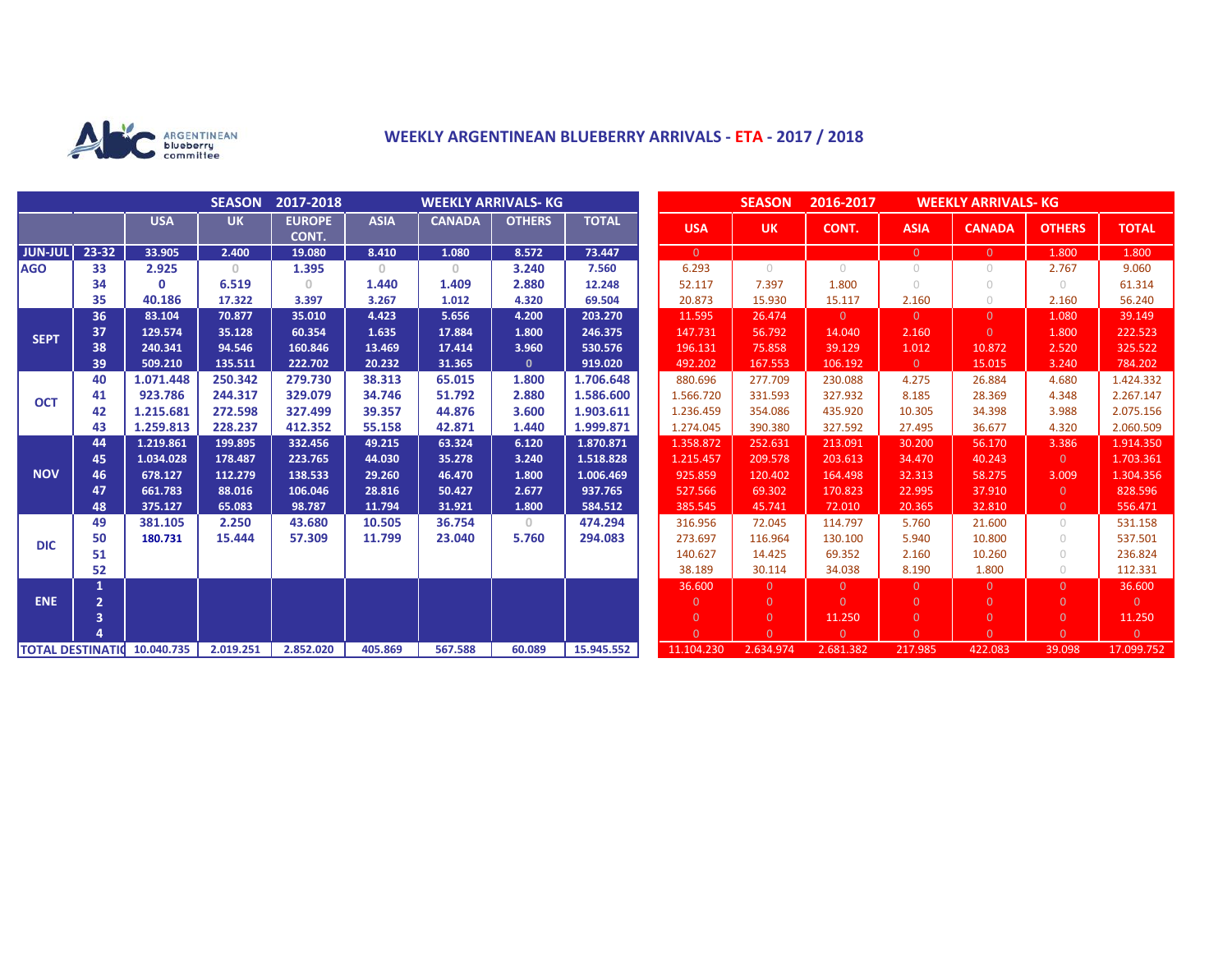## **WEEKLY ARGENTINEAN BLUEBERRY ARRIVALS - ETA - 2017 / 2018 - ALL DESTINATIONS**



**WEEKLY ARGENTINEAN BLUEBERRY ARRIVALS - ETA - 2017 / 2018 - U.S.A.**



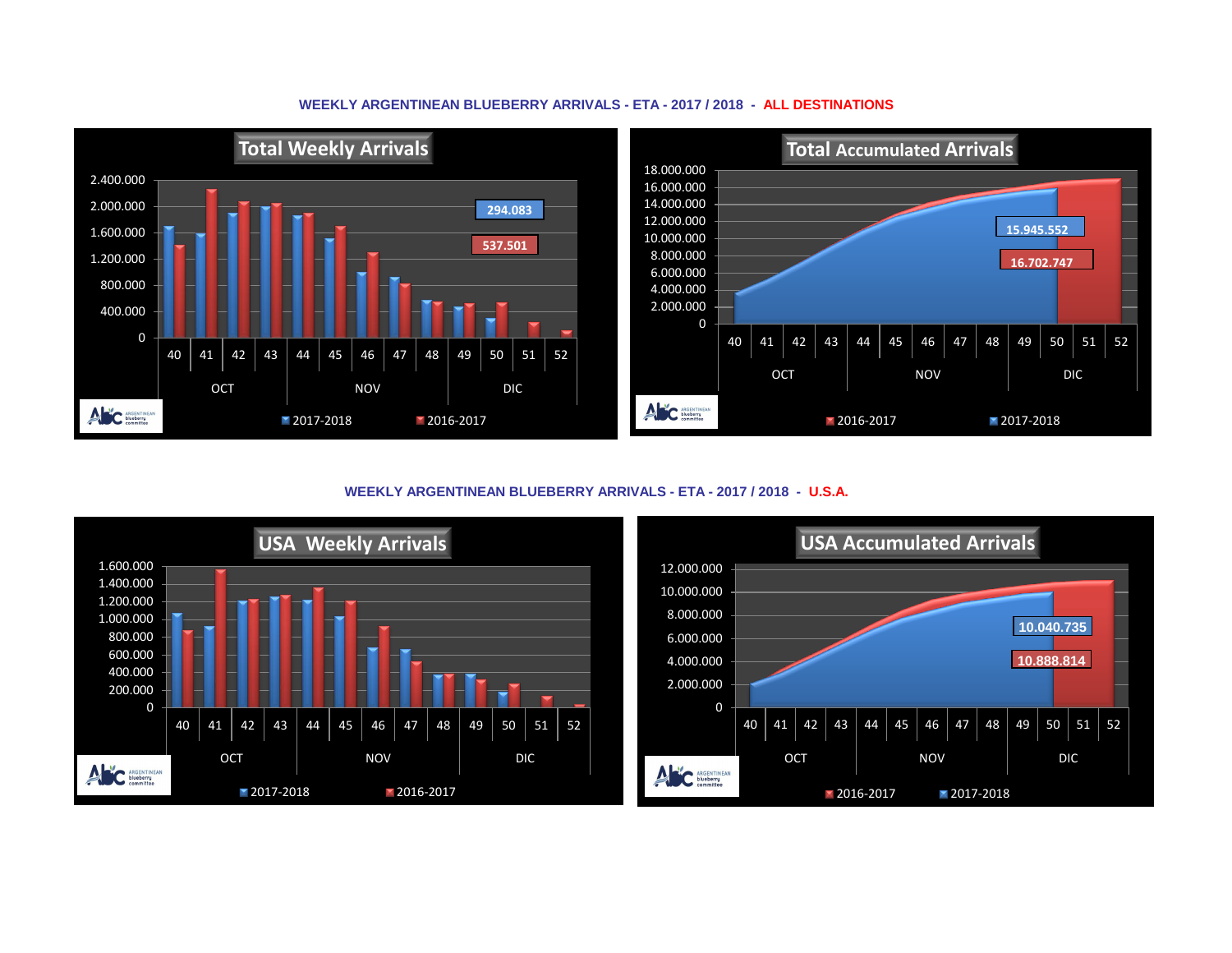## **WEEKLY ARGENTINEAN BLUEBERRY ARRIVALS - ETA - 2017 / 2018 - UK**



**WEEKLY ARGENTINEAN BLUEBERRY ARRIVALS - ETA - 2017 / 2018 - CONTINENTAL EUROPE**